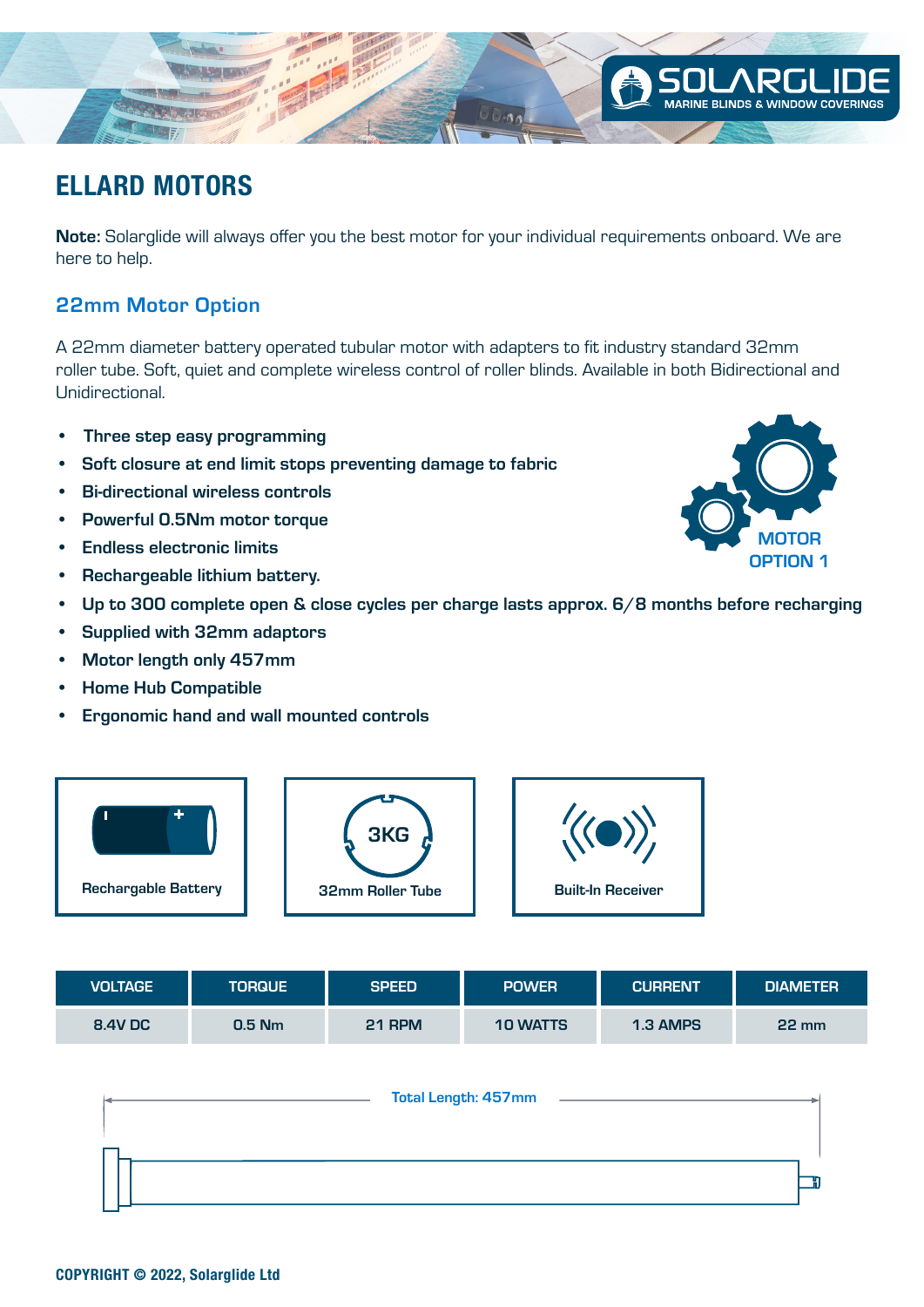Note: Solarglide will always offer you the best motor for your individual requirements onboard. We are here to help.

 $U(1,0)$ 

### 25mm Motor Option

A powerful 25mm diameter battery operated tubular motor with adapters to fit industry standard 40mm and 45mm roller tubes. Soft, quiet, powerful and complete wireless control of roller blinds. Available in both Bidirectional and Unidirectional.

- Three step easy programming
- Soft closure at end limit stops preventing damage to fabric
- Bi-directional wireless controls
- Powerful 1.1Nm motor torque
- Smooth fast 40rpm motor speed
- Three speed variations
- Endless electronic limits
- Rechargeable lithium battery.
- Up to 300 complete open & close cycles charge lasting approx. 6/8 months before recharging
- Supplied with 40 mm adaptors
- Motor length only 550mm
- Home Hub Compatible
- Ergonomic hand and wall mounted controls



| <b>VOLTAGE</b> | <b>TORQUE</b> | <b>SPEED</b> | <b>POWER</b>    | <b>CURRENT</b> | <b>DIAMETER</b>    |
|----------------|---------------|--------------|-----------------|----------------|--------------------|
| <b>12V DC</b>  | $1.1$ Nm      | 40 RPM       | <b>12 WATTS</b> | 1 AMPS         | $25 \,\mathrm{mm}$ |

| <b>Total Length: 550mm</b> |  |
|----------------------------|--|
|                            |  |
|                            |  |
|                            |  |



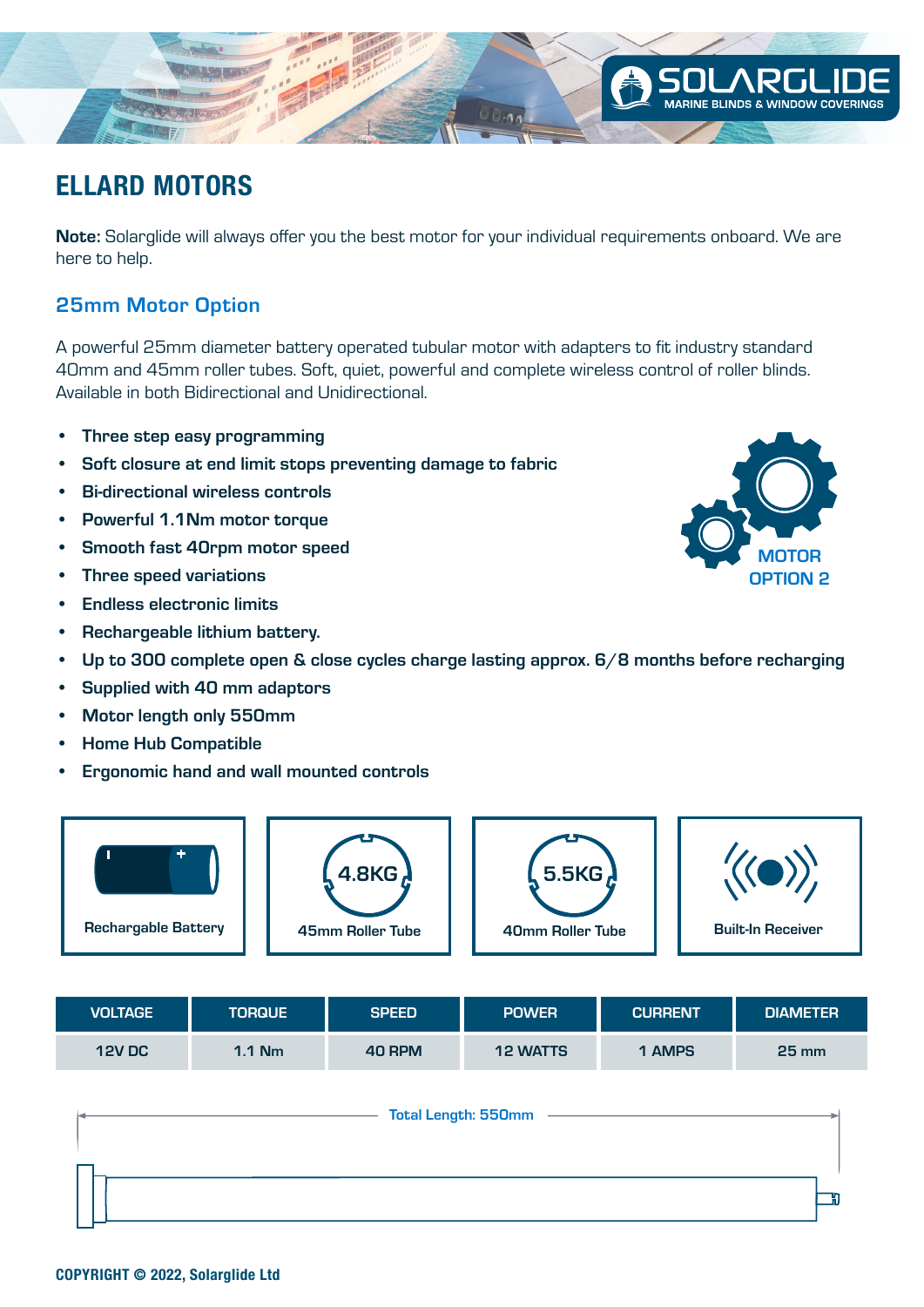

Note: Solarglide will always offer you the best motor for your individual requirements onboard. We are here to help

### 1.5 Series Option

Hardwired Motor 1.5 series is a powerful 25mm diameter tubular motor with adapters to fit industry standard 40mm and 45mm roller tubes. Very powerful motor with built in wireless control. Unidirectional only.

- Mains voltage 240v
- Uni Directional
- Wireless radio control
- Powerful 1.5Nm motor torque
- Fast 32rpm operating speed
- Endless electric grids
- Three speed settings
- Motor length 450mm
- Adaptors for 40/45mm roller tube
- Separate remote needed from battery operated motor
- Ergonomic hand and wall mounted controls



| <b>VOLTAGE</b> | <b>TORQUE</b> | <b>SPEED</b> | <b>POWER</b>    | <b>CURRENT</b> | <b>DIAMETER</b> |
|----------------|---------------|--------------|-----------------|----------------|-----------------|
| <b>24V DC</b>  | $1.5$ Nm      | 32 RPM       | <b>10 WATTS</b> | 1 AMPS         | $25 \text{ mm}$ |



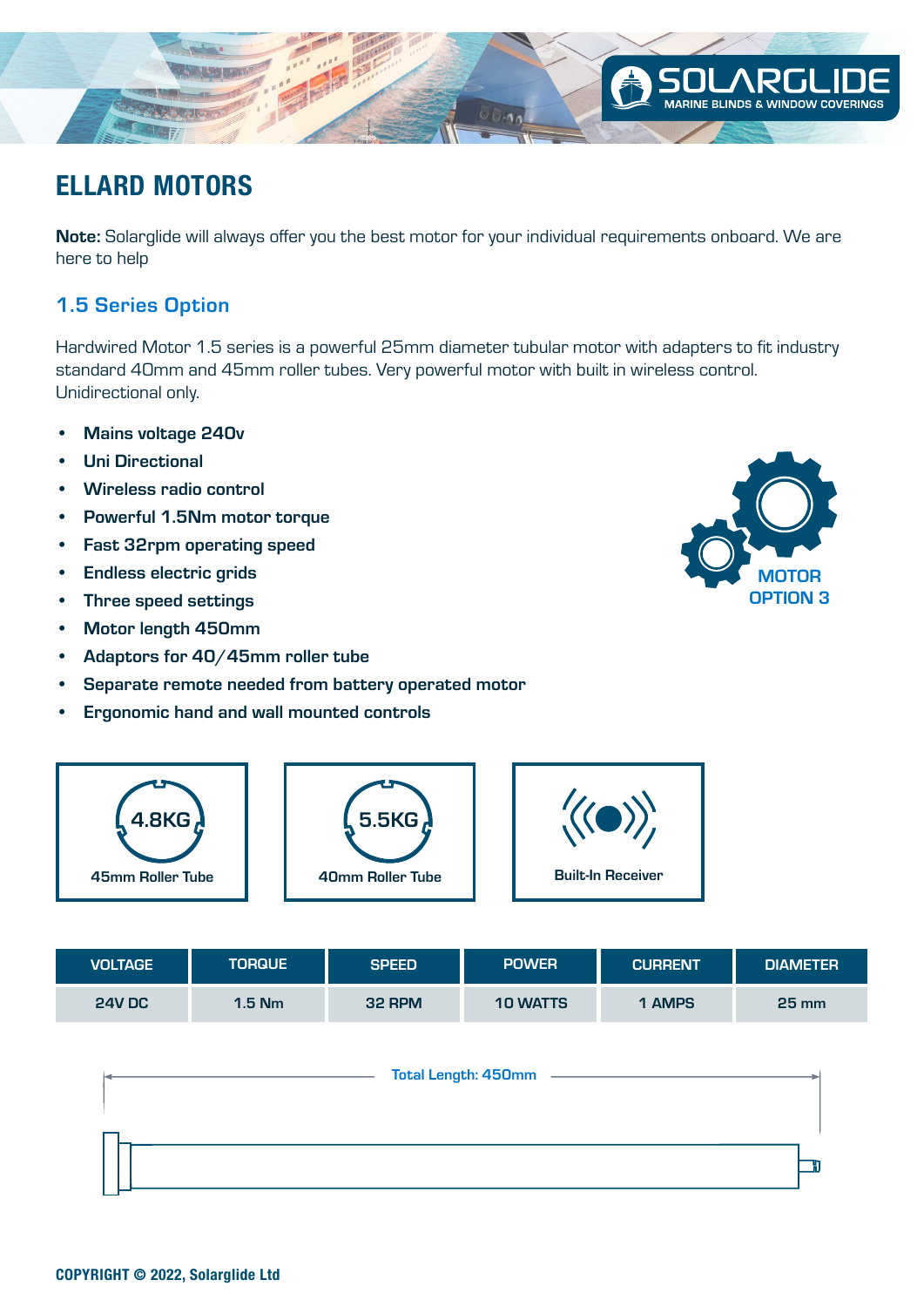

Note: Solarglide will always offer you the best motor for your individual requirements onboard. We are here to help.

### 3000 Series Option

3000 Series motor range 35mm diameter with built in battery and wireless control for roller tubes from 40mm round. Unidirectional only.

- 230v motor power
- Uni directional wireless control
- Fast 28rpm motor speed
- Powerful 3Nm motor torque
- Built in Lithium battery
- Motor Length 650mm
- Separate remote needed from battery operated motors





| VOLTAGE       | <b>TORQUE</b> | <b>SPEED</b> | <b>POWER</b>     | <b>CURRENT</b>   | <b>DIAMETER</b> |
|---------------|---------------|--------------|------------------|------------------|-----------------|
| <b>230Vac</b> | 3 Nm          | 28 RPM       | <b>155 WATTS</b> | <b>0.67 AMPS</b> | <b>35 mm</b>    |

|  | <b>Total Length: 650mm</b> |  |
|--|----------------------------|--|
|  |                            |  |
|  |                            |  |
|  |                            |  |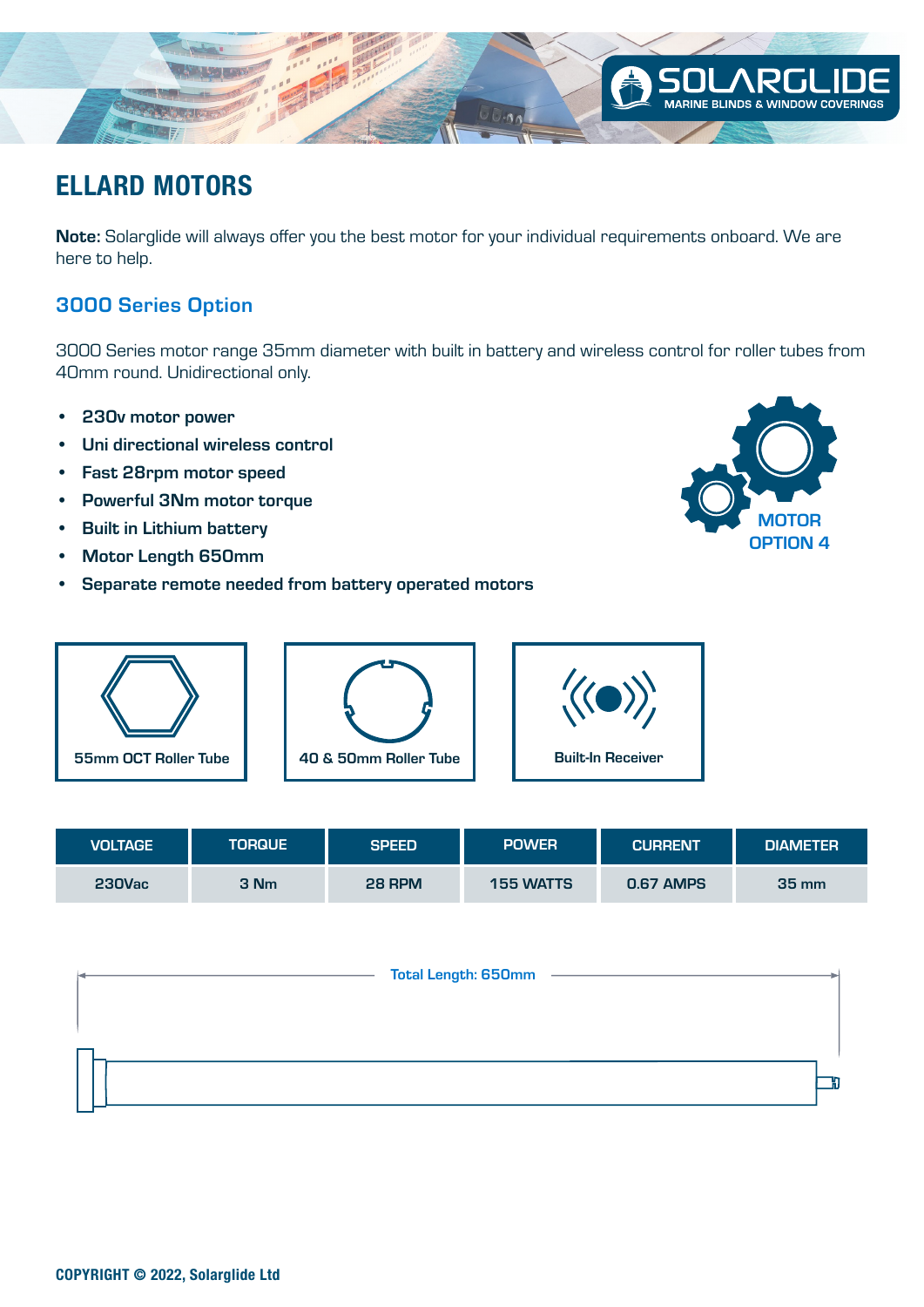

Note: Solarglide will always offer you the best motor for your individual requirements onboard. We are here to help.

### Mechanical 3000 Series Option

3000 Series motor range 35mm diameter with built in battery and wireless control for roller tubes from 40mm round. Unidirectional only.

- Mains voltage 230v
- Fast 28rpm motor speed
- Powerful 3Nm motor torque
- Motor Length 470mm
- Mechanical limits
- Built in Lithium battery





| VOLTAGE        | <b>TORQUE</b> | <b>SPEED</b>  | <b>POWER</b>     | <b>CURRENT</b> | <b>DIAMETER</b> |
|----------------|---------------|---------------|------------------|----------------|-----------------|
| <b>230 Vac</b> | 3 Nm          | <b>28 RPM</b> | <b>155 WATTS</b> | 67 AMPS        | $35 \text{ mm}$ |

| Total Length: 470mm ––––– |  |
|---------------------------|--|
|                           |  |
|                           |  |
|                           |  |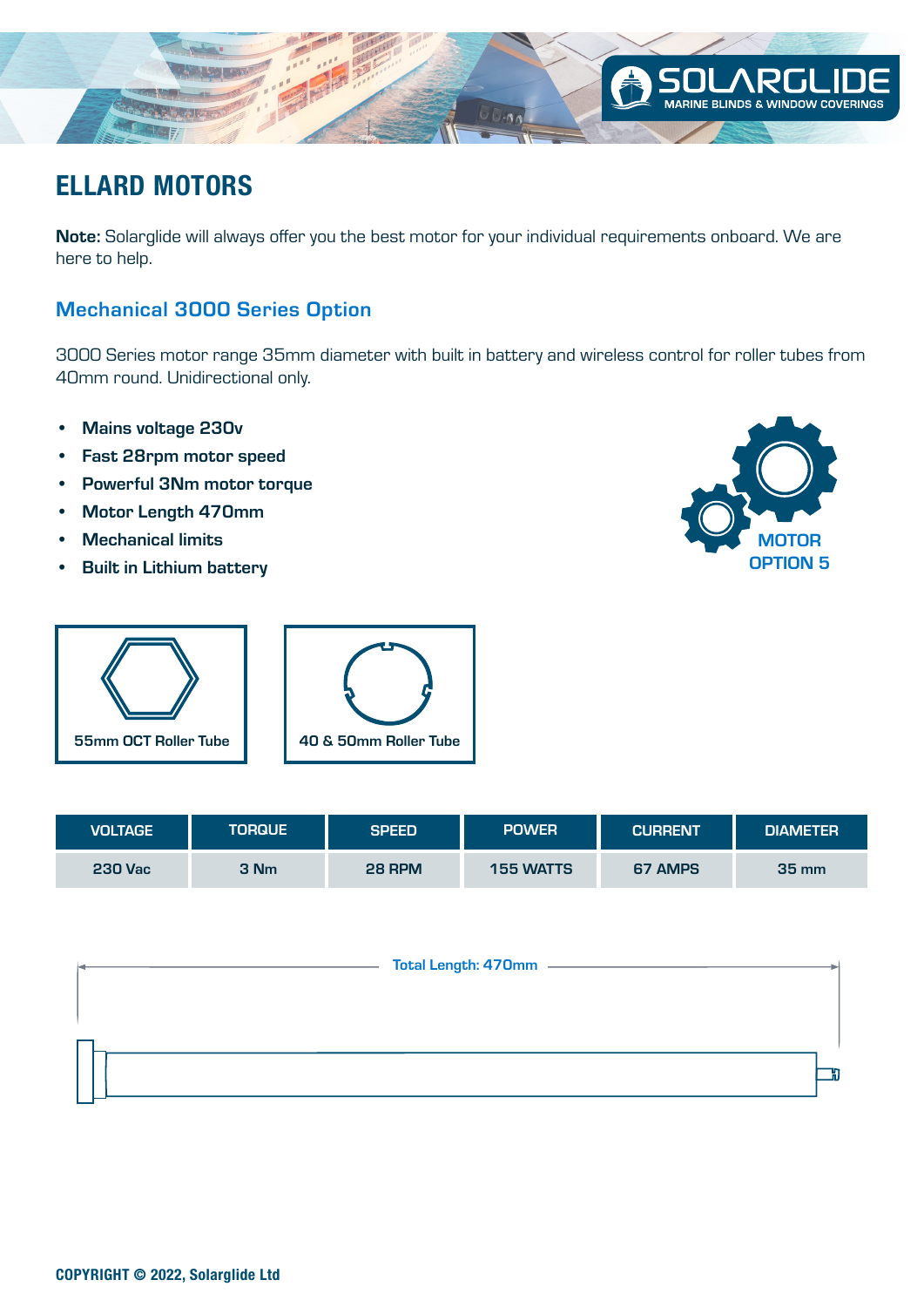

Note: Solarglide will always offer you the best motor for your individual requirements onboard. We are here to help.

### 6000 Series

3000 Series motor range 35mm diameter with built in battery and wireless control for roller tubes from 40mm round. Unidirectional only.

- Mains voltage 240v
- Uni Directional
- Wireless radio control
- Powerful 6Nm motor torque
- Fast 28rpm operating speed
- Three speed settings
- Motor length 580mm
- Separate remote needed from battery operated motor





| VOLTAGE        | <b>TORQUE</b> | <b>SPEED</b> | <b>POWER</b> | <b>CURRENT</b> | <b>DIAMETER</b>    |
|----------------|---------------|--------------|--------------|----------------|--------------------|
| <b>230 Vac</b> | 6 Nm          | 28 RPM       | 0.98 WATTS   | 0.43 AMPS      | $35 \,\mathrm{mm}$ |